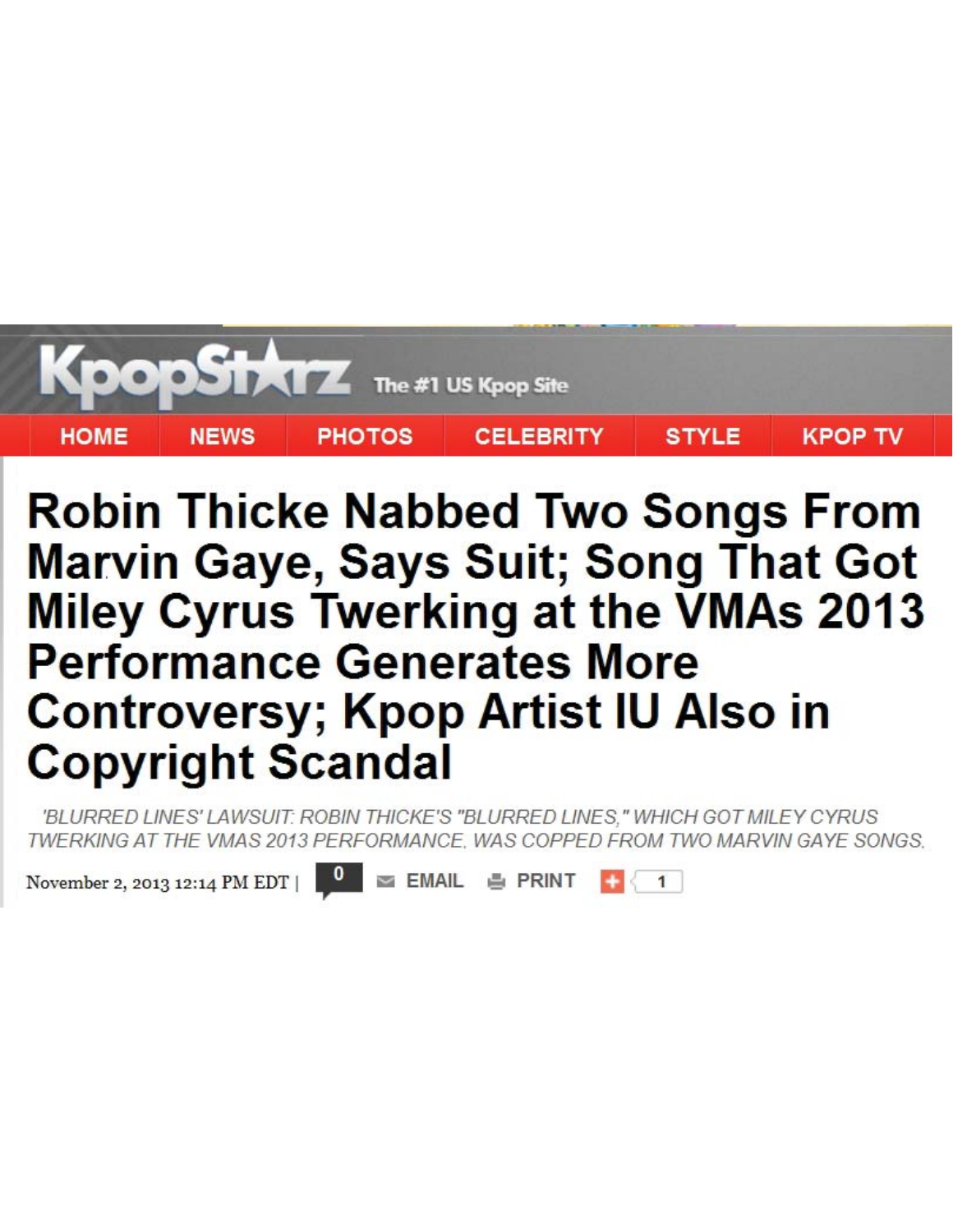**Print**

Saturday, November 02, 2013 12:14 PM EDT

Robin Thicke Nabbed Two Songs From Marvin Gaye, Says Suit; Song That Got Miley Cyrus Twerking at the VMAs 2013 Performance Generates More Controversy; Kpop Artist IU Also in Copyright Scandal

'Blurred Lines' Lawsuit: Robin Thicke's "Blurred Lines," which got Miley Cyrus twerking at the VMAs 2013 performance, was copped from two Marvin Gaye songs, according to a lawsuit by Marvin Gaye's family. Copyright claims also came against Kpop star IU this week, for new hit, "The Red Shoes." Kpop star Hyuna also raised eyebrows for similarities between the new Trouble Maker video "Now" and Rihanna's video for "We Found Love."

"Blurred Lines" is Robin Thicke's biggest hit. Marvin Gaye's children filed legal papers saying Robin Thicke stole Gaye's "After the Dance" for his song "Love After War." The family of the late Motown legend says Robin Thicke has a "Marvin Gaye fixation" and has copped more than a few licks from his idol.

Gaye's family is also suing the song publisher EMI April, which is owned by Sony/ATV. The suit says EMI breached a contract because it didn't protect Marvin Gaye's songs, tried to scare the family away from suing and didn't stay neutral in the fight. The also says EMI tried to make the Gaye family look bad in the press.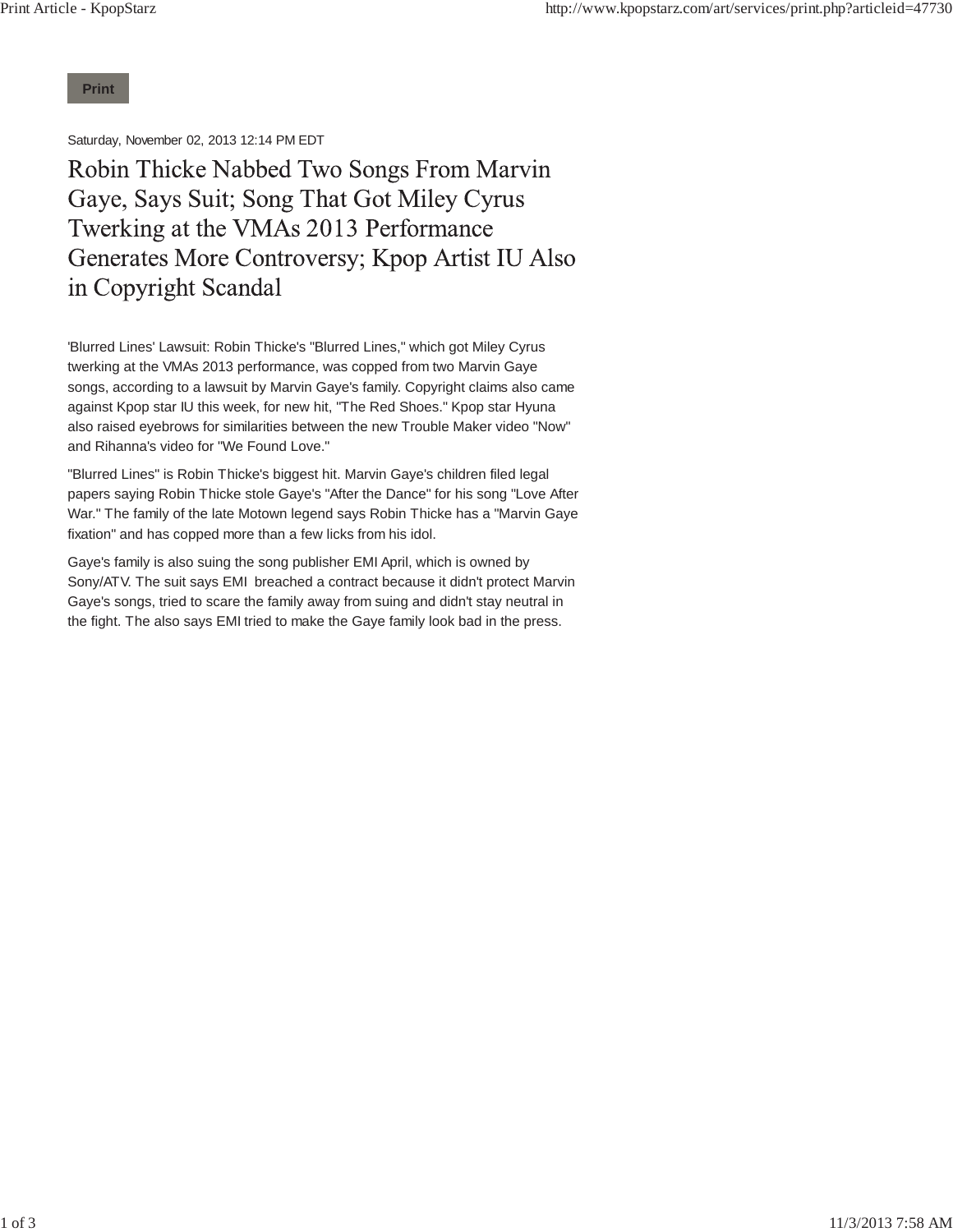

Kpop Star IU was also recently accused of plagiarism in her new single "The Red Shoes."

IU's "The Red Shoes" is being compared to Nekta's 2009 hit "Here's Us."

Kpop singer IU's "The Red Shoes" was written by Lee Min Soo and Kim Ee Na.

Marvin Gaye's family says that should cost EMI the right to Marvin Gaye songs. EMI shouldn't profit from Marvin Gaye and they should lose all profits on "Blurred Lines." EMI should also lose the rights to administer Marvin Gaye's catalog, known as the "Prince of Soul."

Thick might have seen this coming. In August, Thicke preemptively protected "Blurred Lines" from claims against Marvin Gaye and Funkadelic's "Sexy Ways," along with his producers Pharrell Williams and Clifford Harris Jr. in California federal court. They claimed that a song that is "reminiscent of a 'sound' is not copyright infringement." In other words, they wanted to capture the feel and energy of the original recordings that made Gaye a star, but weren't actually stealing the song. They were paying the song homage.

Court papers indicate Frankie Gaye and Nona Gaye say the suit is about "blatant copying of a constellation of distinctive and significant compositional elements of Marvin Gaye's classic #1 song." They also say that Robin Thicke it in interviews with GQ and Billboard.